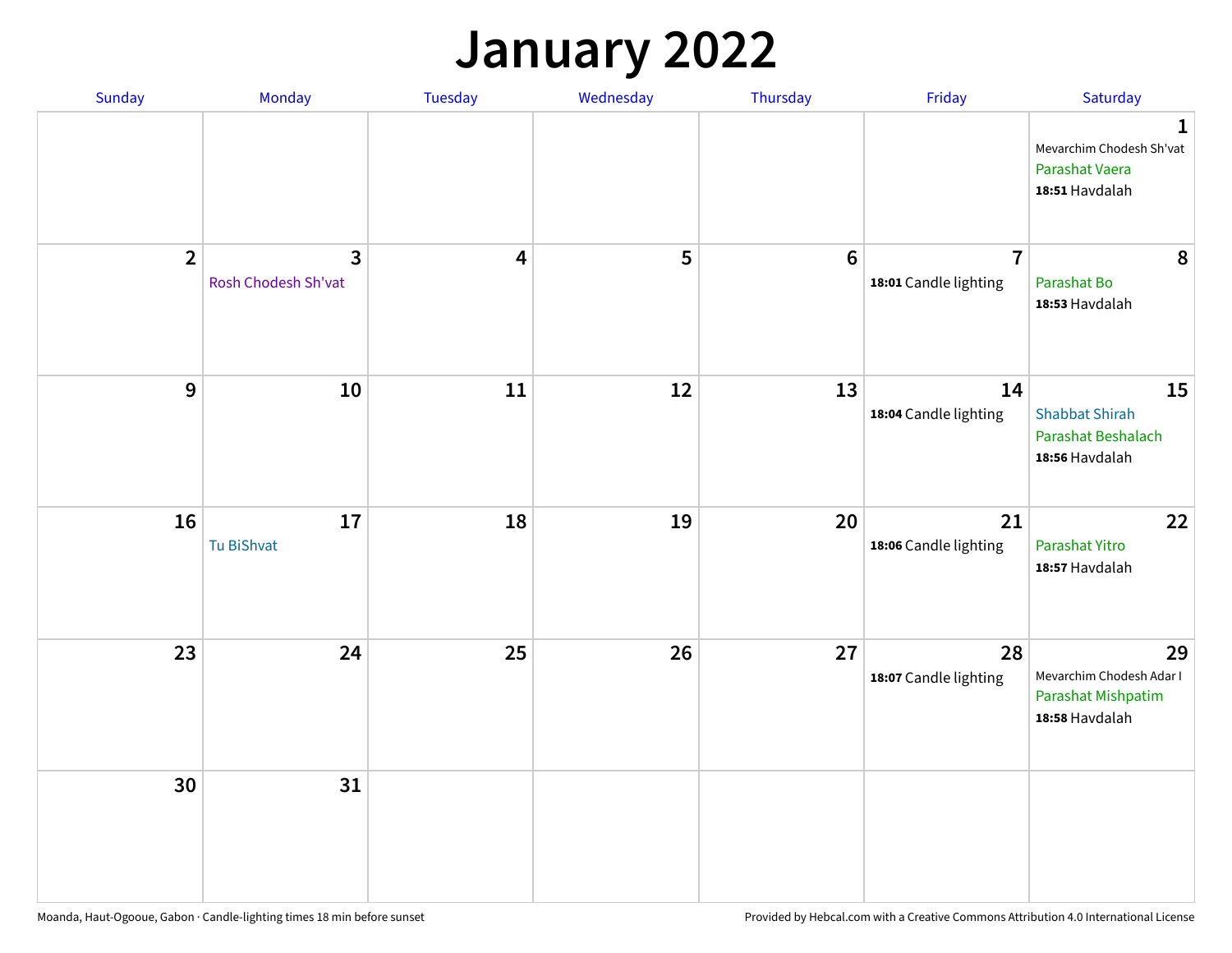# **February 2022**

| Sunday | Monday         | <b>Tuesday</b>                      | Wednesday                             | Thursday | Friday                                           | Saturday                                                                                          |
|--------|----------------|-------------------------------------|---------------------------------------|----------|--------------------------------------------------|---------------------------------------------------------------------------------------------------|
|        |                | $\mathbf{1}$<br>Rosh Chodesh Adar I | $\overline{2}$<br>Rosh Chodesh Adar I | 3        | $\overline{\mathbf{4}}$<br>18:08 Candle lighting | 5<br>Parashat Terumah<br>18:58 Havdalah                                                           |
| $6\,$  | $\overline{7}$ | 8                                   | 9                                     | 10       | 11<br>18:08 Candle lighting                      | 12<br>Parashat Tetzaveh<br>18:58 Havdalah                                                         |
| 13     | 14             | 15<br><b>Purim Katan</b>            | 16                                    | 17       | 18<br>18:07 Candle lighting                      | 19<br>Parashat Ki Tisa<br>18:57 Havdalah                                                          |
| 20     | 21             | 22                                  | 23                                    | 24       | 25<br>18:06 Candle lighting                      | 26<br><b>Shabbat Shekalim</b><br>Mevarchim Chodesh Adar II<br>Parashat Vayakhel<br>18:55 Havdalah |
| 27     | 28             |                                     |                                       |          |                                                  |                                                                                                   |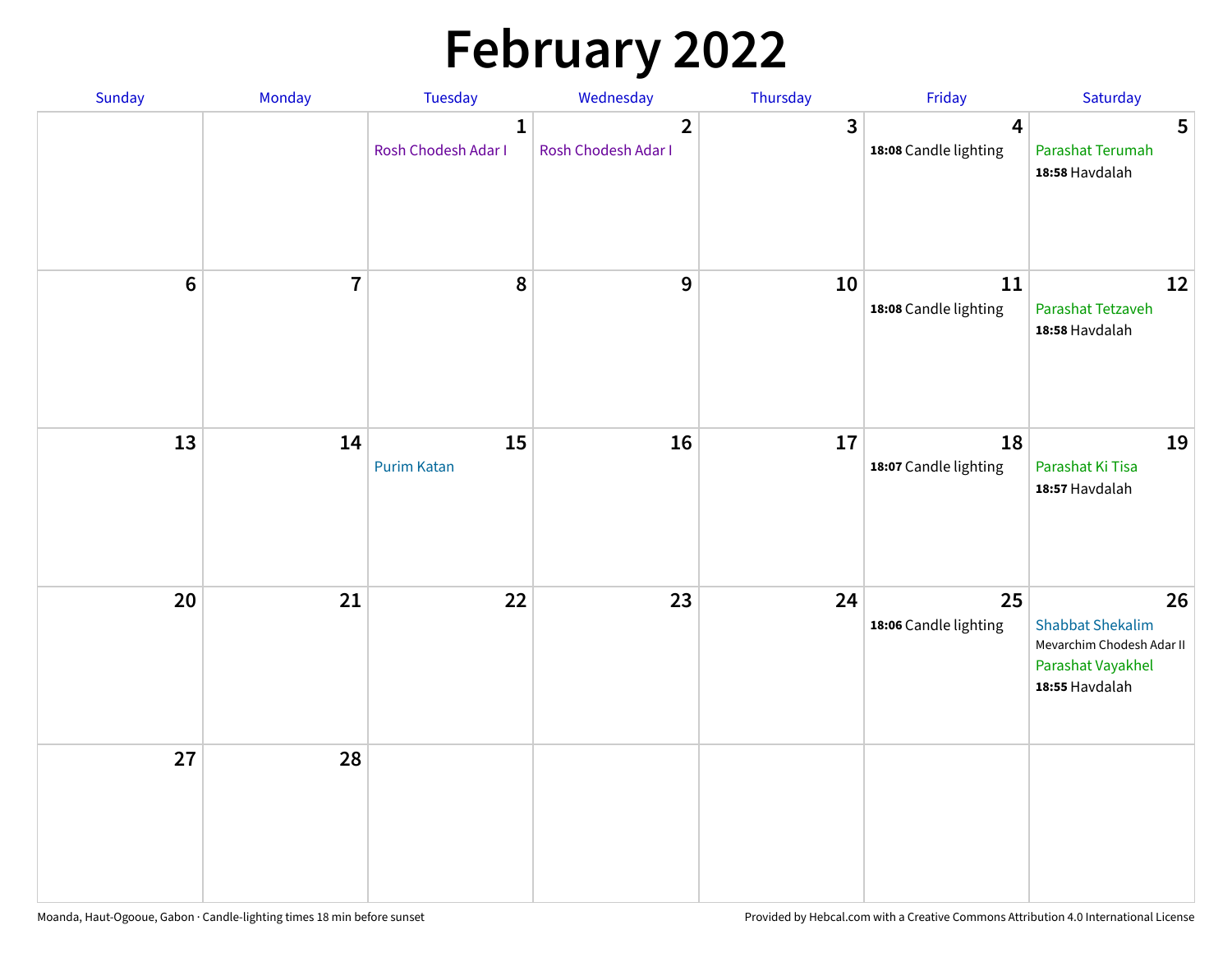## **March 2022**

| Sunday  | <b>Monday</b>  | <b>Tuesday</b> | Wednesday                                                                                | Thursday                                        | Friday                                              | Saturday                                                                                   |
|---------|----------------|----------------|------------------------------------------------------------------------------------------|-------------------------------------------------|-----------------------------------------------------|--------------------------------------------------------------------------------------------|
|         |                | $\mathbf{1}$   | $\overline{2}$                                                                           | $\overline{\mathbf{3}}$<br>Rosh Chodesh Adar II | 4<br>Rosh Chodesh Adar II<br>18:04 Candle lighting  | 5<br>Parashat Pekudei<br>18:53 Havdalah                                                    |
| $\bf 6$ | $\overline{7}$ | 8              | 9                                                                                        | 10                                              | 11<br>18:02 Candle lighting                         | 12<br><b>Shabbat Zachor</b><br>Parashat Vayikra<br>18:51 Havdalah                          |
| 13      | 14             | 15             | 16<br>05:11 Fast begins<br><b>Ta'anit Esther</b><br>18:44 Fast ends<br><b>Erev Purim</b> | 17<br>Purim                                     | 18<br><b>Shushan Purim</b><br>18:00 Candle lighting | 19<br>Parashat Tzav<br>18:49 Havdalah                                                      |
| 20      | 21             | 22             | 23                                                                                       | 24                                              | 25<br>17:58 Candle lighting                         | 26<br><b>Shabbat Parah</b><br>Mevarchim Chodesh Nisan<br>Parashat Shmini<br>18:47 Havdalah |
| 27      | 28             | 29             | 30                                                                                       | 31                                              |                                                     |                                                                                            |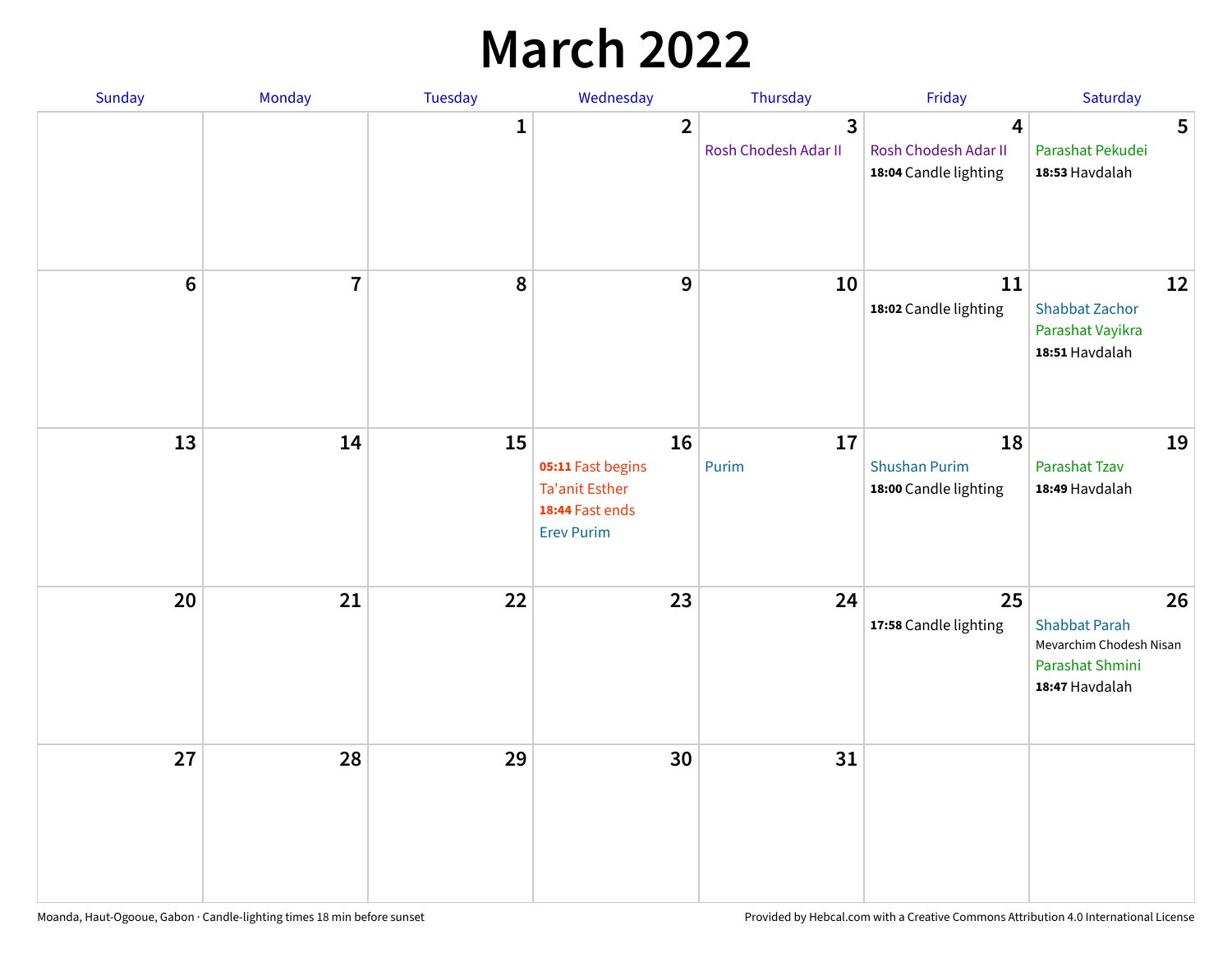## **April 2022**

| Sunday                                   | Monday                  | <b>Tuesday</b>         | Wednesday             | Thursday                                        | Friday                                                                                            | Saturday                                                                                                            |
|------------------------------------------|-------------------------|------------------------|-----------------------|-------------------------------------------------|---------------------------------------------------------------------------------------------------|---------------------------------------------------------------------------------------------------------------------|
|                                          |                         |                        |                       |                                                 | 1<br>17:55 Candle lighting                                                                        | $\overline{2}$<br><b>Shabbat HaChodesh</b><br><b>Rosh Chodesh Nisan</b><br><b>Parashat Tazria</b><br>18:44 Havdalah |
| 3                                        | $\overline{\mathbf{4}}$ | 5                      | $6\phantom{1}6$       | $\overline{7}$                                  | 8<br>17:53 Candle lighting                                                                        | 9<br><b>Shabbat HaGadol</b><br>Parashat Metzora<br>18:42 Havdalah                                                   |
| 10                                       | 11<br>Yom HaAliyah      | 12                     | 13                    | 14                                              | 15<br>05:03 Fast begins<br><b>Ta'anit Bechorot</b><br><b>Erev Pesach</b><br>17:51 Candle lighting | 16<br>Pesach I<br>18:40 Candle lighting                                                                             |
| 17<br><b>Pesach II</b><br>18:40 Havdalah | 18<br>Pesach III (CH"M) | 19<br>Pesach IV (CH"M) | 20<br>Pesach V (CH"M) | 21<br>Pesach VI (CH"M)<br>17:49 Candle lighting | 22<br><b>Pesach VII</b><br>17:49 Candle lighting                                                  | 23<br><b>Pesach VIII</b><br>18:39 Havdalah                                                                          |
| 24                                       | 25                      | 26                     | 27                    | 28<br>Yom HaShoah                               | 29<br>17:48 Candle lighting                                                                       | 30<br>Mevarchim Chodesh Iyyar<br>Parashat Achrei Mot<br>18:38 Havdalah                                              |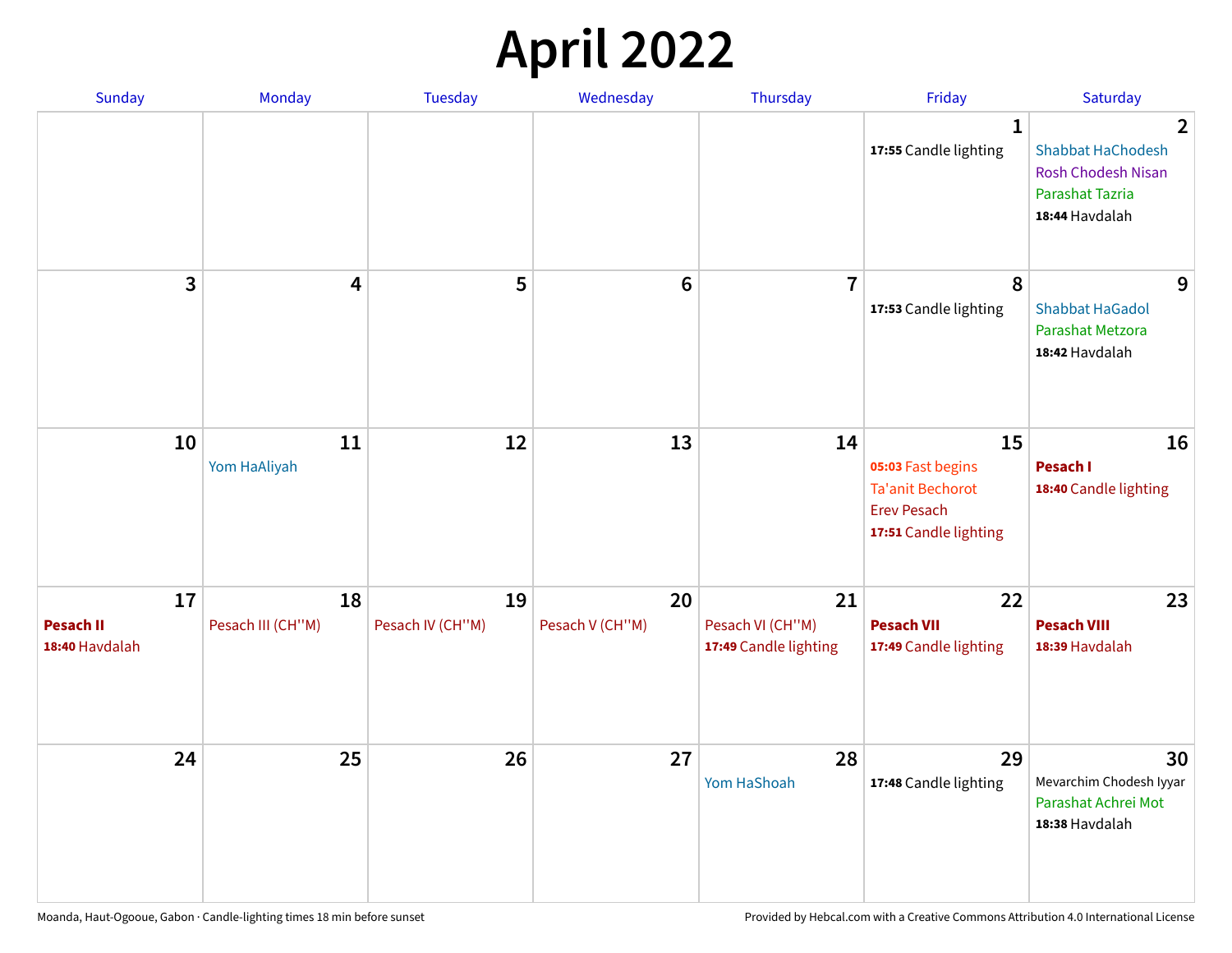## **May 2022**

| Sunday                  | Monday                               | Tuesday                         | Wednesday          | Thursday            | Friday                                  | Saturday                                                               |
|-------------------------|--------------------------------------|---------------------------------|--------------------|---------------------|-----------------------------------------|------------------------------------------------------------------------|
| 1<br>Rosh Chodesh Iyyar | $\overline{2}$<br>Rosh Chodesh Iyyar | 3                               | 4<br>Yom HaZikaron | 5<br>Yom HaAtzma'ut | $6\phantom{1}$<br>17:47 Candle lighting | $\overline{7}$<br>Parashat Kedoshim<br>18:37 Havdalah                  |
| $\pmb{8}$               | $\mathbf{9}$                         | 10                              | 11                 | 12                  | 13<br>17:46 Candle lighting             | 14<br><b>Parashat Emor</b><br>18:37 Havdalah                           |
| 15<br>Pesach Sheni      | 16                                   | 17                              | 18                 | 19<br>Lag BaOmer    | 20<br>17:47 Candle lighting             | 21<br>Parashat Behar<br>18:38 Havdalah                                 |
| 22                      | 23                                   | 24                              | 25                 | 26                  | 27<br>17:47 Candle lighting             | 28<br>Mevarchim Chodesh Sivan<br>Parashat Bechukotai<br>18:39 Havdalah |
| 29<br>Yom Yerushalayim  | 30                                   | 31<br><b>Rosh Chodesh Sivan</b> |                    |                     |                                         |                                                                        |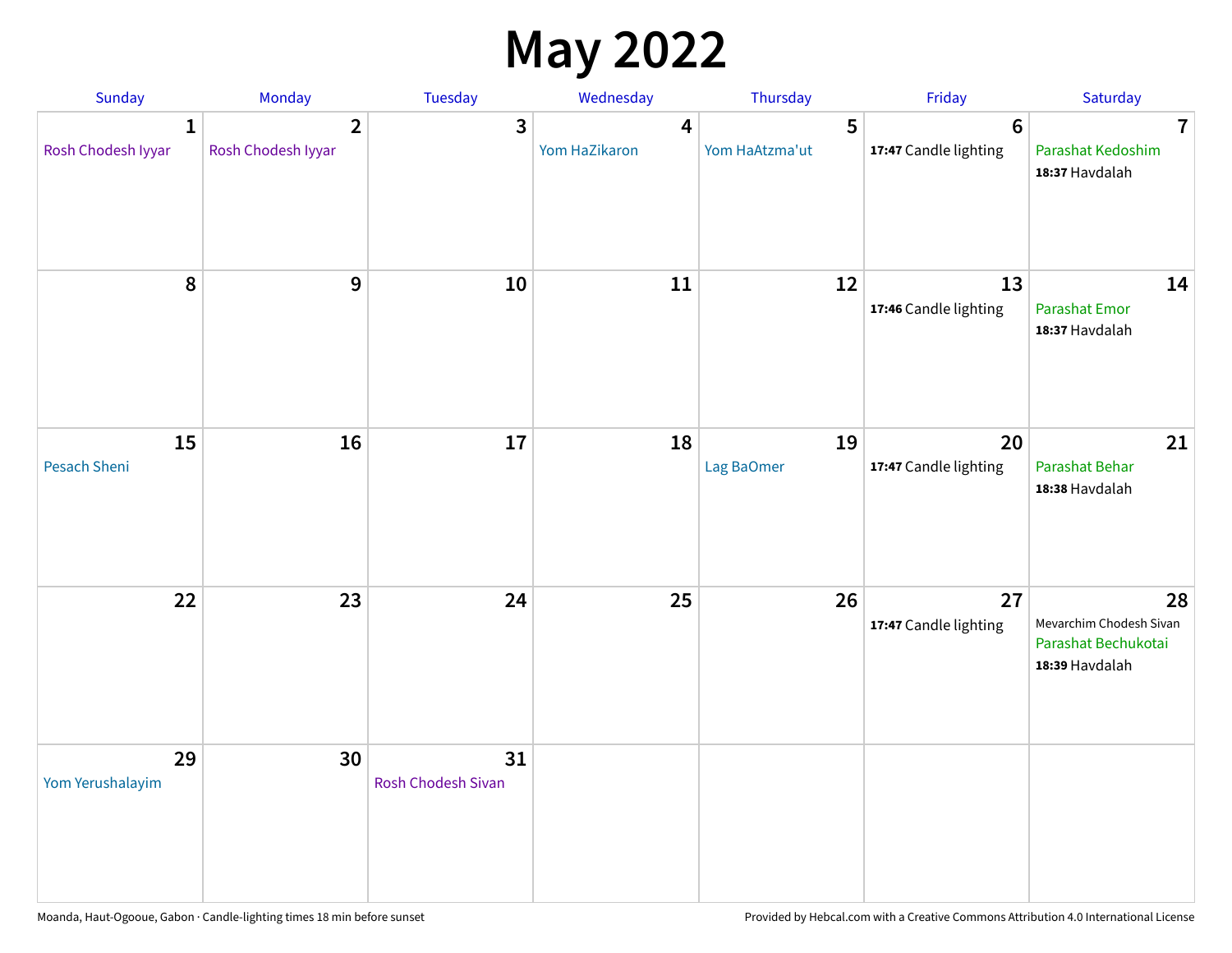#### **June 2022**

| Sunday                                         | Monday                                                | Tuesday        | Wednesday                       | Thursday                        | Friday                      | Saturday                                                               |
|------------------------------------------------|-------------------------------------------------------|----------------|---------------------------------|---------------------------------|-----------------------------|------------------------------------------------------------------------|
|                                                |                                                       |                | 1                               | $\overline{2}$                  | 3<br>17:48 Candle lighting  | 4<br><b>Erev Shavuot</b><br>Parashat Bamidbar<br>18:40 Candle lighting |
| 5<br><b>Shavuot I</b><br>18:40 Candle lighting | $6\phantom{1}$<br><b>Shavuot II</b><br>18:40 Havdalah | $\overline{7}$ | 8                               | 9                               | 10<br>17:49 Candle lighting | 11<br><b>Parashat Nasso</b><br>18:41 Havdalah                          |
| 12                                             | 13                                                    | 14             | 15                              | 16                              | 17<br>17:51 Candle lighting | 18<br>Parashat Beha'alotcha<br>18:43 Havdalah                          |
| 19                                             | 20                                                    | 21             | 22                              | 23                              | 24<br>17:52 Candle lighting | 25<br>Mevarchim Chodesh Tamuz<br>Parashat Sh'lach<br>18:44 Havdalah    |
| 26                                             | 27                                                    | 28             | 29<br><b>Rosh Chodesh Tamuz</b> | 30<br><b>Rosh Chodesh Tamuz</b> |                             |                                                                        |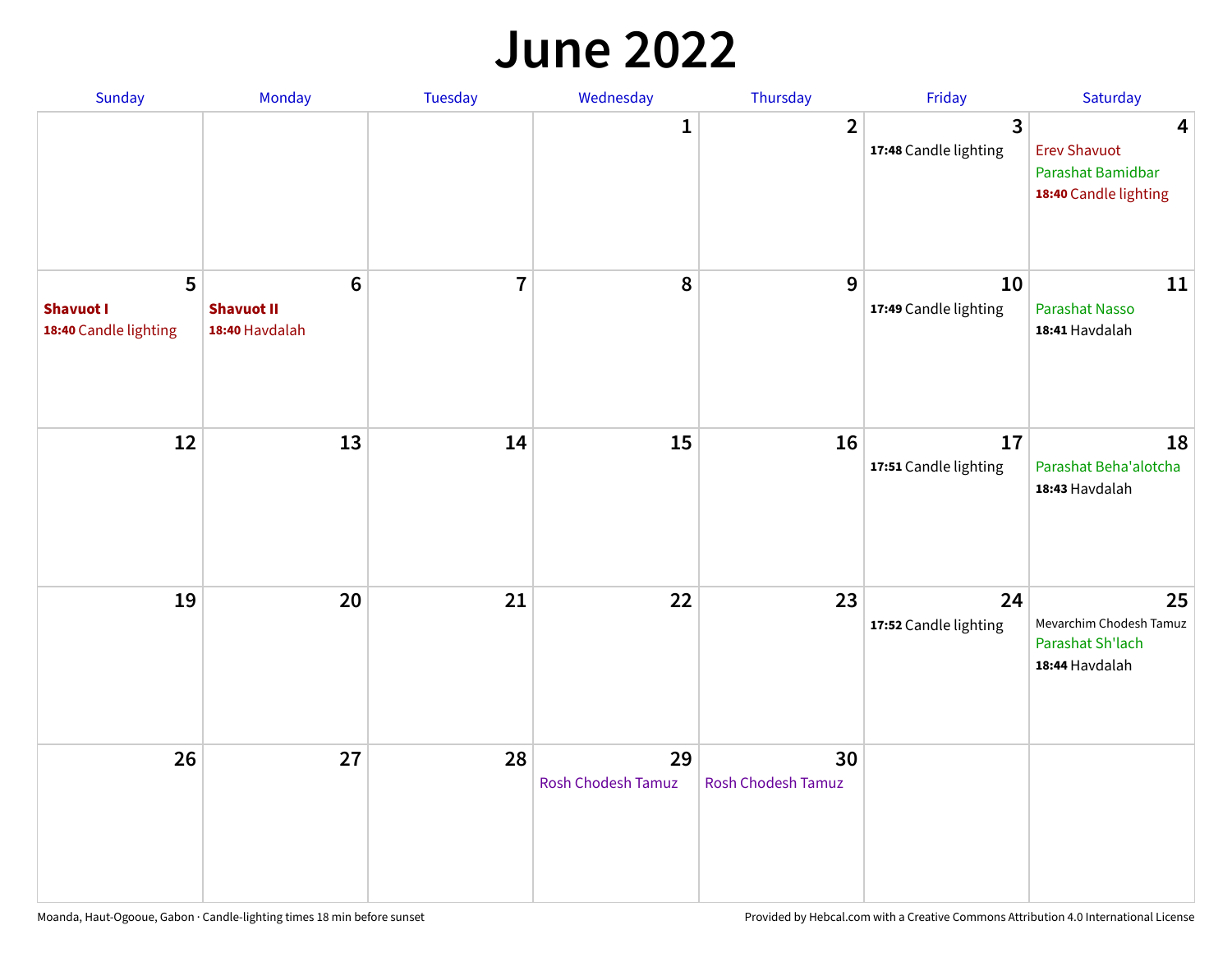## **July 2022**

| Sunday                                                           | Monday                  | Tuesday | Wednesday | Thursday       | Friday                                         | Saturday                                                                |
|------------------------------------------------------------------|-------------------------|---------|-----------|----------------|------------------------------------------------|-------------------------------------------------------------------------|
|                                                                  |                         |         |           |                | $\mathbf{1}$<br>17:54 Candle lighting          | $\overline{2}$<br>Parashat Korach<br>18:46 Havdalah                     |
| $\mathbf{3}$                                                     | $\overline{\mathbf{4}}$ | 5       | $\bf 6$   | $\overline{7}$ | $\pmb{8}$<br>17:55 Candle lighting             | 9<br>Parashat Chukat<br>18:47 Havdalah                                  |
| 10                                                               | 11                      | 12      | 13        | 14             | 15<br>17:56 Candle lighting                    | 16<br><b>Parashat Balak</b><br>18:47 Havdalah                           |
| 17<br>05:07 Fast begins<br><b>Tzom Tammuz</b><br>18:41 Fast ends | 18                      | 19      | 20        | 21             | 22<br>17:56 Candle lighting                    | 23<br>Mevarchim Chodesh Av<br><b>Parashat Pinchas</b><br>18:48 Havdalah |
| 24                                                               | 25                      | 26      | 27        | 28             | 29<br>Rosh Chodesh Av<br>17:57 Candle lighting | 30<br>Parashat Matot-Masei<br>18:47 Havdalah                            |
| 31                                                               |                         |         |           |                |                                                |                                                                         |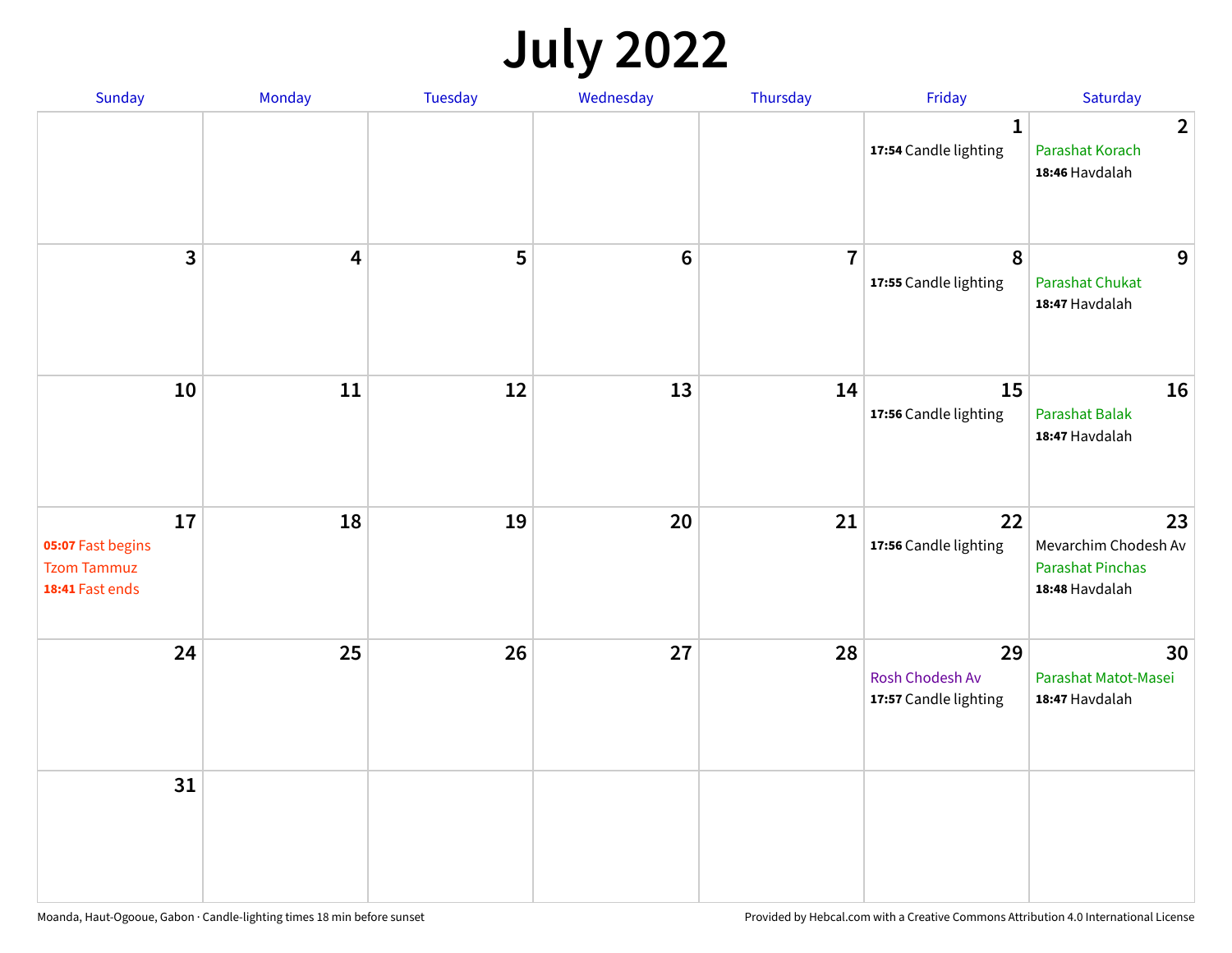## **August 2022**

| Sunday                                                      | Monday       | Tuesday      | Wednesday | Thursday | Friday                                 | Saturday                                                                                                                |
|-------------------------------------------------------------|--------------|--------------|-----------|----------|----------------------------------------|-------------------------------------------------------------------------------------------------------------------------|
|                                                             | $\mathbf{1}$ | $\mathbf{2}$ | 3         | 4        | 5<br>17:56 Candle lighting             | $6\phantom{1}6$<br><b>Shabbat Chazon</b><br>18:15 Fast begins<br>Erev Tish'a B'Av<br>Parashat Devarim<br>18:47 Havdalah |
| $\overline{7}$<br>Tish'a B'Av (observed)<br>18:41 Fast ends | 8            | 9            | 10        | 11       | 12<br>Tu B'Av<br>17:56 Candle lighting | 13<br><b>Shabbat Nachamu</b><br>Parashat Vaetchanan<br>18:46 Havdalah                                                   |
| 14                                                          | 15           | 16           | 17        | 18       | 19<br>17:54 Candle lighting            | 20<br>Mevarchim Chodesh Elul<br>Parashat Eikev<br>18:44 Havdalah                                                        |
| 21                                                          | 22           | 23           | 24        | 25       | 26<br>17:53 Candle lighting            | 27<br>Rosh Chodesh Elul<br>Parashat Re'eh<br>18:42 Havdalah                                                             |
| 28<br>Rosh Hashana LaBehemot<br>Rosh Chodesh Elul           | 29           | 30           | 31        |          |                                        |                                                                                                                         |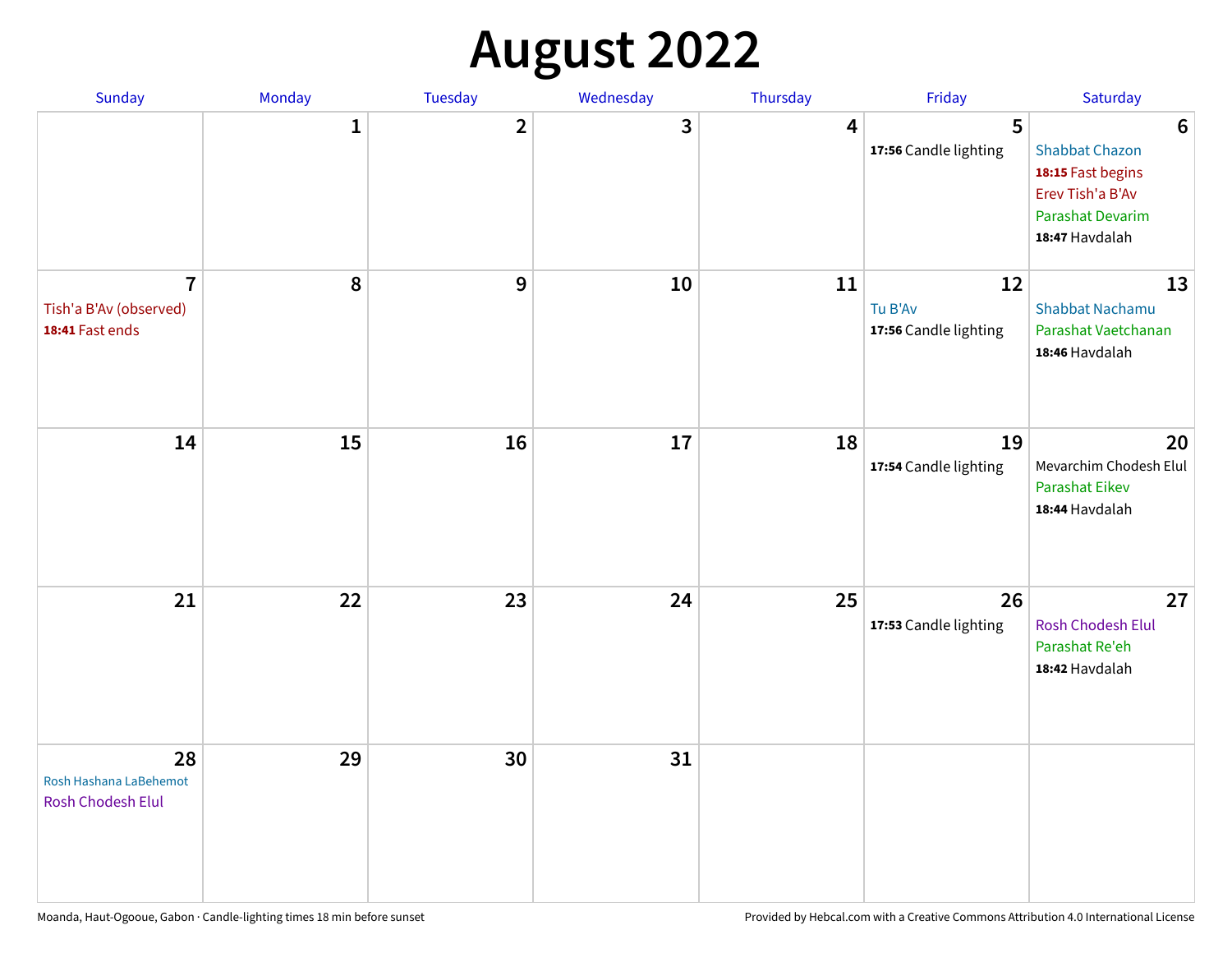## **September 2022**

| Sunday                                           | Monday                                           | Tuesday                                        | Wednesday                                                          | Thursday     | Friday                                  | Saturday                                                  |
|--------------------------------------------------|--------------------------------------------------|------------------------------------------------|--------------------------------------------------------------------|--------------|-----------------------------------------|-----------------------------------------------------------|
|                                                  |                                                  |                                                |                                                                    | $\mathbf{1}$ | $\overline{2}$<br>17:51 Candle lighting | 3<br><b>Parashat Shoftim</b><br>18:40 Havdalah            |
| $\overline{\mathbf{4}}$                          | 5                                                | $6\phantom{1}6$                                | $\overline{7}$                                                     | 8            | 9<br>17:49 Candle lighting              | 10<br>Parashat Ki Teitzei<br>18:38 Havdalah               |
| $11\,$                                           | 12                                               | 13                                             | 14                                                                 | 15           | 16<br>17:47 Candle lighting             | 17<br>Leil Selichot<br>Parashat Ki Tavo<br>18:35 Havdalah |
| 18                                               | 19                                               | 20                                             | 21                                                                 | 22           | 23<br>17:44 Candle lighting             | 24<br>Parashat Nitzavim<br>18:33 Havdalah                 |
| 25<br>Erev Rosh Hashana<br>17:44 Candle lighting | 26<br>Rosh Hashana 5783<br>18:33 Candle lighting | 27<br><b>Rosh Hashana II</b><br>18:32 Havdalah | 28<br>04:53 Fast begins<br><b>Tzom Gedaliah</b><br>18:26 Fast ends | 29           | 30<br>17:42 Candle lighting             |                                                           |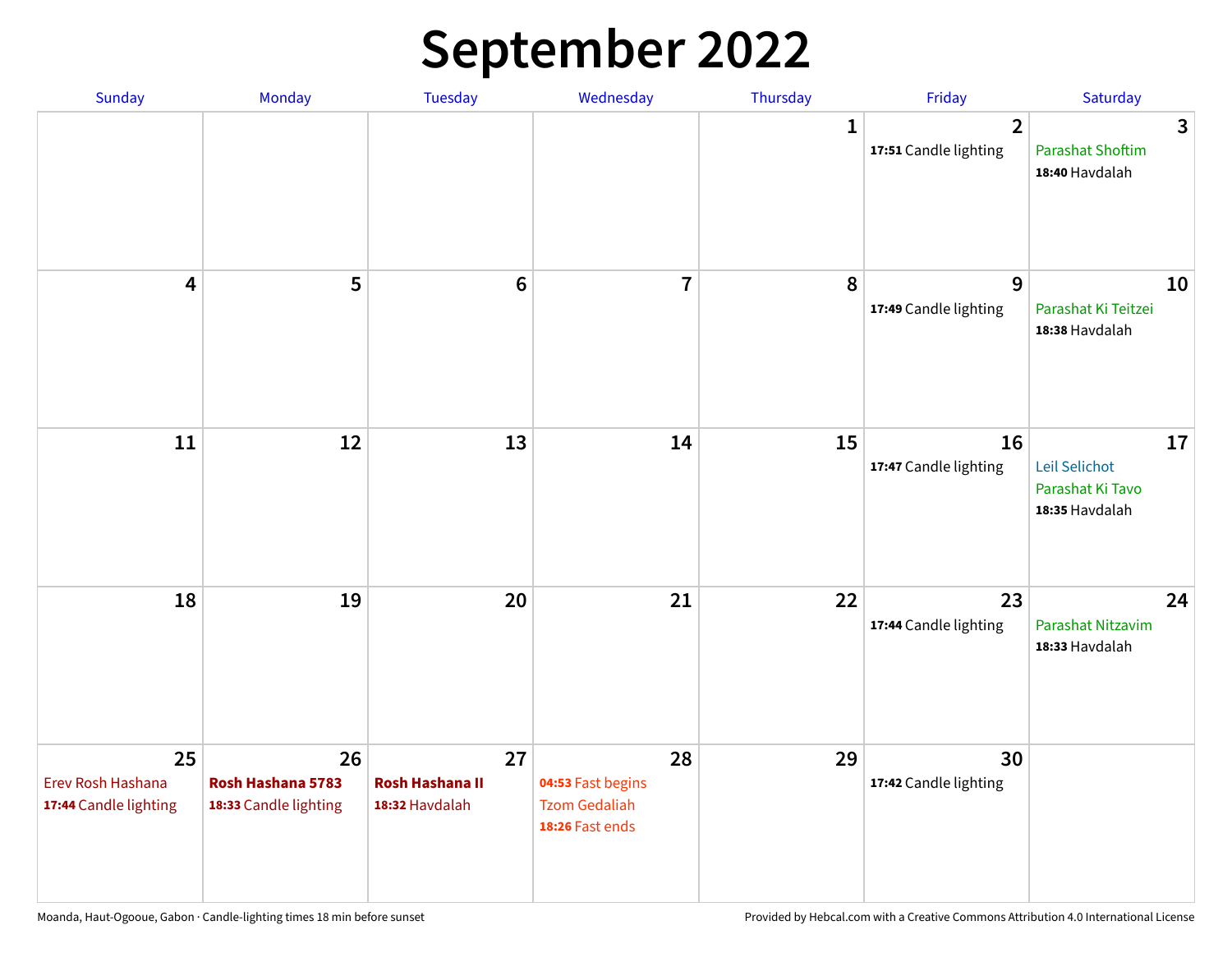## **October 2022**

| <b>Sunday</b>                                            | Monday                                               | <b>Tuesday</b>                                       | Wednesday                                | Thursday               | Friday                                         | Saturday                                                                       |
|----------------------------------------------------------|------------------------------------------------------|------------------------------------------------------|------------------------------------------|------------------------|------------------------------------------------|--------------------------------------------------------------------------------|
|                                                          |                                                      |                                                      |                                          |                        |                                                | $\mathbf{1}$<br><b>Shabbat Shuva</b><br>Parashat Vayeilech<br>18:31 Havdalah   |
| $\overline{2}$                                           | 3                                                    | 4<br><b>Erev Yom Kippur</b><br>17:41 Candle lighting | 5<br><b>Yom Kippur</b><br>18:30 Havdalah | 6                      | $\overline{7}$<br>17:40 Candle lighting        | 8<br>Parashat Ha'Azinu<br>18:30 Havdalah                                       |
| 9<br><b>Erev Sukkot</b><br>17:40 Candle lighting         | 10<br>Sukkot I<br>18:29 Candle lighting              | 11<br><b>Sukkot II</b><br>18:29 Havdalah             | 12<br>Sukkot III (CH"M)                  | 13<br>Sukkot IV (CH"M) | 14<br>Sukkot V (CH"M)<br>17:39 Candle lighting | 15<br>Sukkot VI (CH"M)<br>18:28 Havdalah                                       |
| 16<br>Sukkot VII (Hoshana Raba)<br>17:39 Candle lighting | 17<br><b>Shmini Atzeret</b><br>18:28 Candle lighting | 18<br><b>Simchat Torah</b><br>18:28 Havdalah         | 19                                       | 20                     | 21<br>17:38 Candle lighting                    | 22<br>Mevarchim Chodesh Cheshvan<br><b>Parashat Bereshit</b><br>18:28 Havdalah |
| 23                                                       | 24                                                   | 25<br>Rosh Chodesh Cheshvan                          | 26<br>Rosh Chodesh Cheshvan              | 27                     | 28<br>17:37 Candle lighting                    | 29<br><b>Parashat Noach</b><br>18:27 Havdalah                                  |
| 30                                                       | 31                                                   |                                                      |                                          |                        |                                                |                                                                                |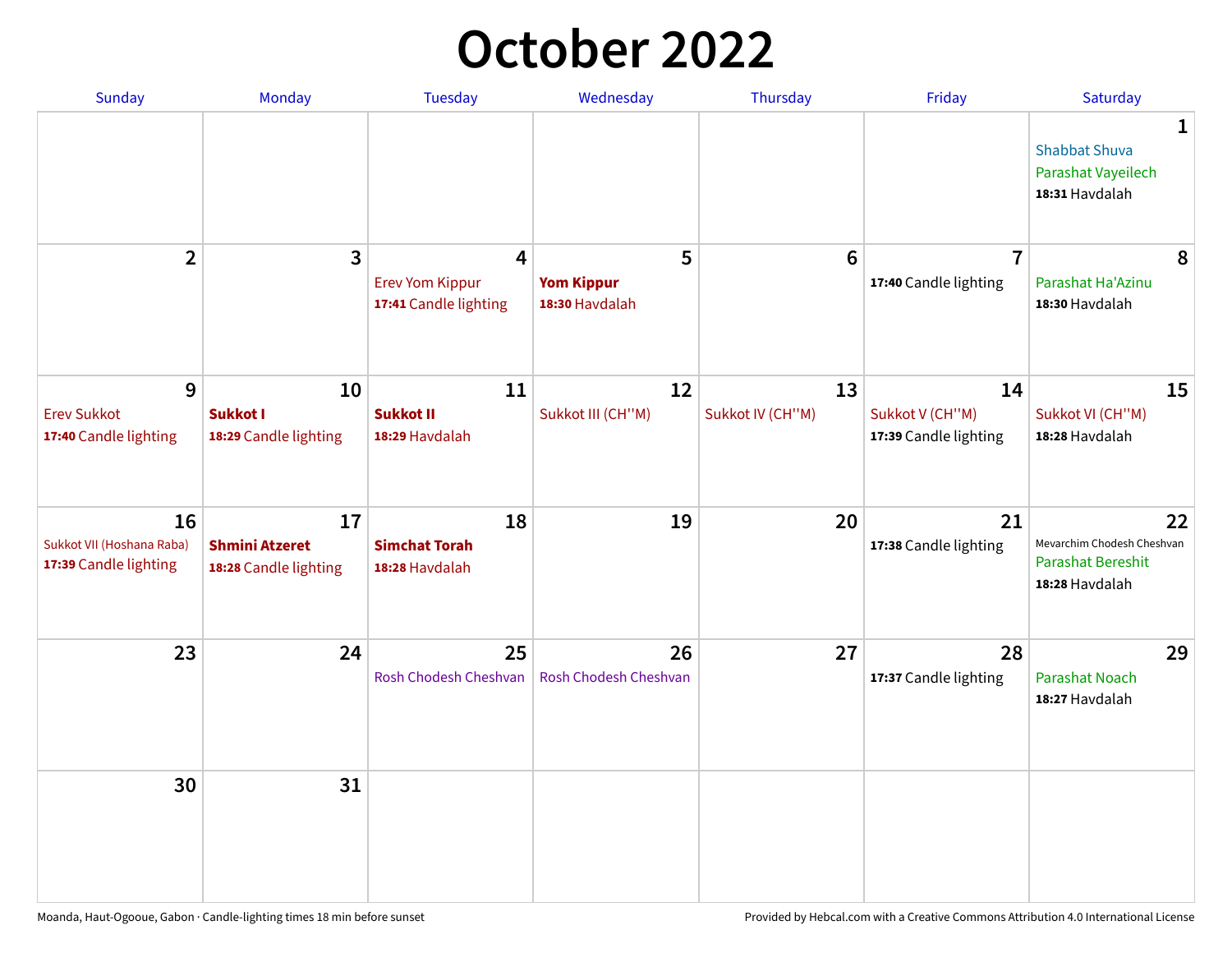## **November 2022**

| Sunday         | Monday         | <b>Tuesday</b>                                 | Wednesday               | Thursday                  | Friday                                             | Saturday                                                                 |
|----------------|----------------|------------------------------------------------|-------------------------|---------------------------|----------------------------------------------------|--------------------------------------------------------------------------|
|                |                | $\mathbf{1}$<br>Yom HaAliyah School Observance | $\overline{\mathbf{2}}$ | $\mathbf{3}$              | $\overline{\mathbf{4}}$<br>17:37 Candle lighting   | 5<br>Parashat Lech-Lecha<br>18:28 Havdalah                               |
| $6\phantom{a}$ | $\overline{7}$ | 8                                              | $\boldsymbol{9}$        | 10                        | 11<br>17:38 Candle lighting                        | 12<br>Parashat Vayera<br>18:29 Havdalah                                  |
| 13             | 14             | 15                                             | 16                      | 17                        | 18<br>17:40 Candle lighting                        | 19<br>Mevarchim Chodesh Kislev<br>Parashat Chayei Sara<br>18:31 Havdalah |
| 20             | 21             | 22                                             | 23<br>Sigd              | 24<br>Rosh Chodesh Kislev | 25<br>Rosh Chodesh Kislev<br>17:42 Candle lighting | 26<br><b>Parashat Toldot</b><br>18:33 Havdalah                           |
| 27             | 28             | 29                                             | 30                      |                           |                                                    |                                                                          |